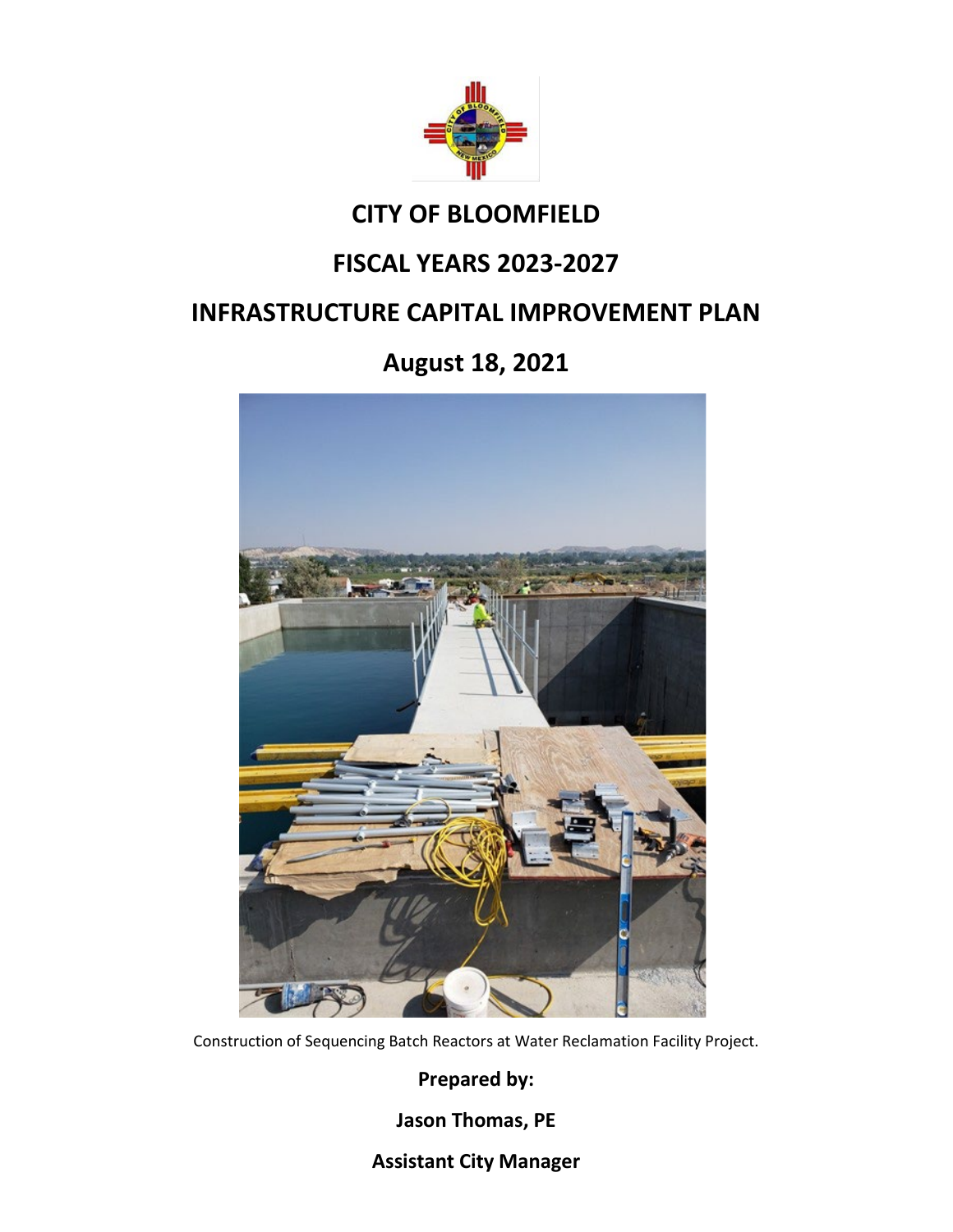

# **CITY OF BLOOMFIELD**

# **FISCAL YEARS 2023-2027**

## **INFRASTRUCTURE CAPITAL IMPROVEMENT PLAN**

## **August 18, 2021**

#### 1.0 INTRODUCTION

Every year, counties, municipalities, tribal governments, special districts, and senior citizen facilities are called by the New Mexico Department of Finance and Administration (DFA) to update their Infrastructure Capital Improvement Plan (ICIP), which spans a five year period. According to program guidance, an eligible project is "any partially funded or unfunded capital improvement for which the entity plans to have funding in place during state fiscal years (July1, 2023 to June 30, 2027)." Only projects that are properly scoped and ready for funding should be included in the Plan. The previous list is provided as **Attachment A**. The ICIP can also be amended mid-year by submitting the new project information,nd providing a resolution adopting the change. Senior Citizen Projects are kept on a separate list. The "Wastewater Treatment Plant Improvements" project was fully funded, so it was taken off the list. The "East Blanco Bridge Replacement" project should be fully funded, but it will remain on the list until the Phase II construction bid is awarded. "Bergin Lane Reconstruction", Brownfields Clean-up: Blanco and 5th Project", and "City Hall Emergency Generator" project were added to the list, as Staff is close to seeking funding for these projects. The following sections provide a summary of the various projects on the proposed ICIP.

| <b>ICIP RANKING</b> | <b>PROJECT</b>                               | <b>TOTAL BUDGET</b> |
|---------------------|----------------------------------------------|---------------------|
|                     | <b>West Tank Replacement</b>                 | \$<br>2,087,366     |
| $\overline{2}$      | East Blanco Bridge Replacement               | \$<br>3,880,703     |
|                     |                                              |                     |
| 3                   | Scott Reservoir                              | \$<br>14,500,000    |
| 4                   | Bergin Lane Reconstruction                   | \$<br>3,573,835     |
|                     |                                              |                     |
| 5                   | Police Vehicle Purchase                      | \$<br>160,000       |
| 6                   | Brownfields Clean-up: Blanco and 5th Project | \$<br>4,360,101     |
| 7                   | <b>Second Source Upgrades</b>                | \$<br>2,448,076     |
| 8                   | Replace Ladder Truck                         | \$<br>1,600,000     |
| 9                   | Chip Seal or Overlay of Various Streets      | \$<br>120,000       |
| 10                  | Replace Jet Rodder Truck                     | \$<br>420,000       |
| 11                  | E. Blanco - Saiz Ln Sewer Line Replacement   | \$<br>1,617,089     |
| 12                  | City Hall Emergency Generator                | \$<br>120,000       |
| 13                  | Boom Mulcher/Masticator                      | \$<br>60,000        |
|                     | <b>TOTALI</b>                                | 34,947,170          |

A summary table of this year's projects follows: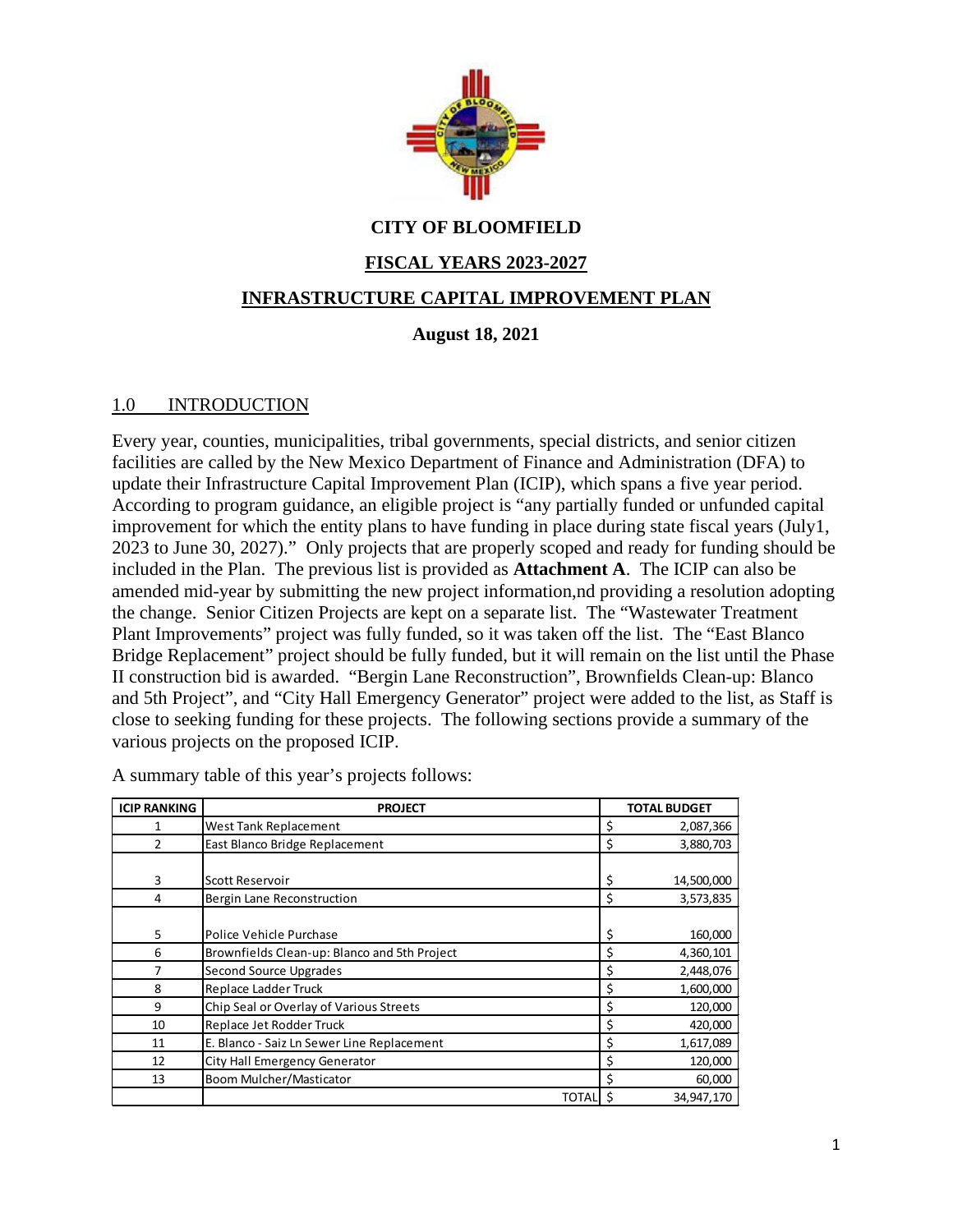#### 2.0 WEST TANK REPLACEMENT (ICIP 2023-001)

**Summary:** The 1M Gallon tank, constructed in 1982, is in need of replacement.The City of Bloomfield had the tank inspected in March 2021 The interior tank coating is peeling in large areas and the floor is heavily corroded with some deep pits. The inspector recommends that the tank be rehabilitated or replaced "as soon as possible". The interior weir box is severely corroded, and a repair plate was added by the inspector. However, water is still leaking out of the overflow. The tank serves the western portion of the City on the Central Zone. Staff is recommending a replacement onto City property. The tank is currently located on federal land in Lybertee Park.

**Funding Sources:** Federal Infrastructure Funds, Capital Outlay, and Water Trust Board funds could be used for this project.



#### **Total Project Budget: \$2,087,366**

Interior coating where the roof joins the shell.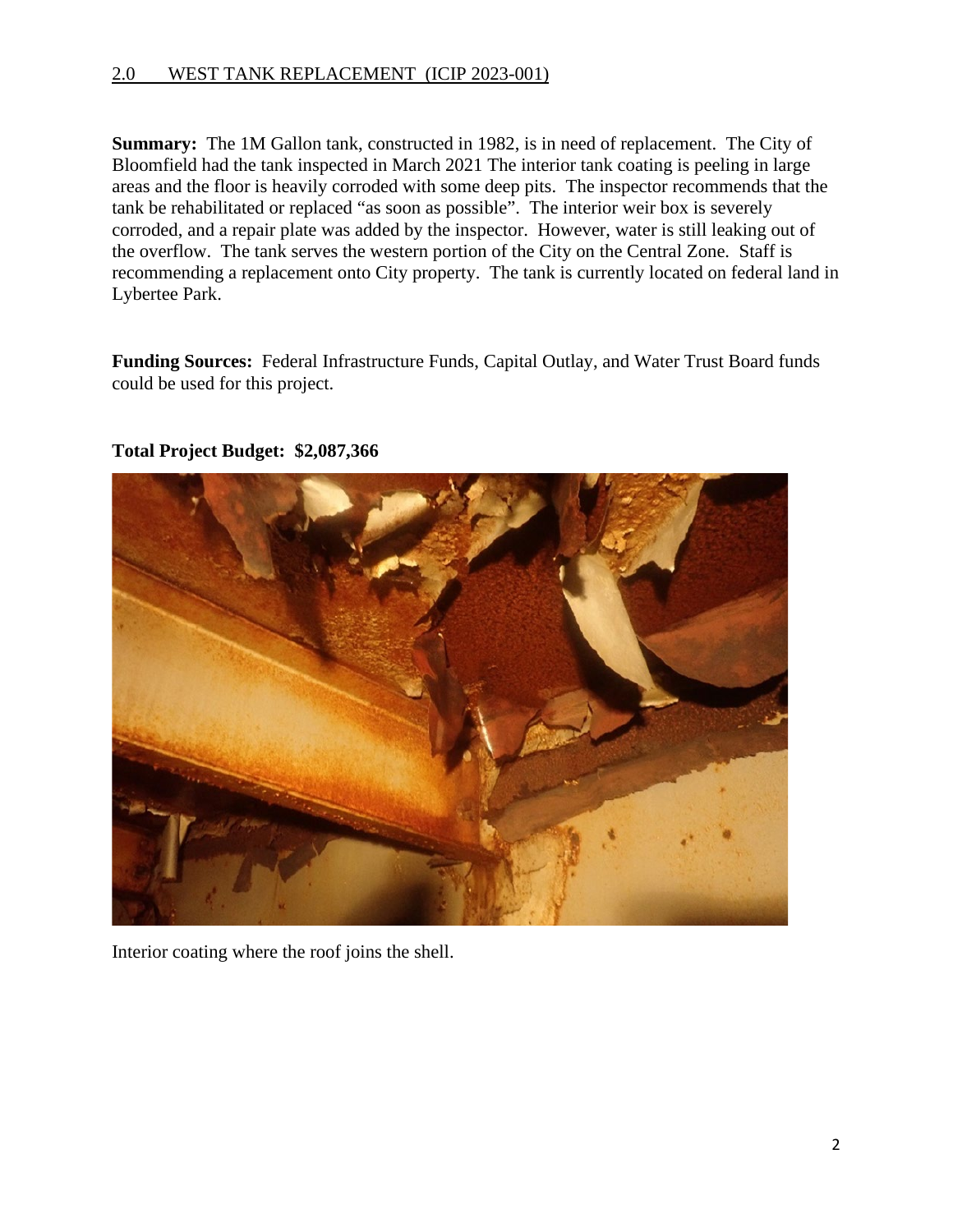#### 3.0 EAST BLANCO BRIDGE REPLACEMENT (ICIP Ranking 2023-002)

**Summary:** The East Blanco Bridge was rated "functionally obsolete" in the 2013 NMDOT Bridge Inspection Report. The bridge is substandard for both pedestrian and vehicular use, due to the lack of barriers, lack of sidewalks and pedestrian walkways on both sides of the structure. Further, there are no bicycle accommodations. Two fatalities have occurred on or near the bridge. The bridge piles are subject to scouring from the Bloomfield Wash. There are numerous cracks on the deck, along the edge and underside of the deck, and on the abutments. The deck also shows signs of wear/abrasion with exposed aggregate. To improve hydraulics and resist erosive velocities, a triple box culvert is proposed to replace the bridge. The proposed street cross section includes two-five foot sidewalks, buffer area, bike lanes, and two-twelve foot travel lanes. The project is divided into two phases to accommodate limited funding: Phase I includes the relocation of utilities, and Phase II includes the construction of the bridge. Phase I was completed in March 2021 by Halo Services Inc. Design revisions are being completed by CHC Engineers, that will make Phase II bid-ready this fall. Cobb Fendley is under contract to create another acquisition map on the Finch property, and also act as the Right of Way Agent. NV5 will be under contract this fall to update the environmental document.

**Funding Sources:** Two new funding sources have been added since the last report. A Capital Outlay award of \$2.4M was made by our Legislators during the 2021 Session. A MAP award was made in the amount of \$124,444 in June 2021. A NMDOT Transportation Project Fund in the amount of \$383,000 is anticipated later this year. If this last award is made, the project could be fully funded. Due to the uncertainty of escalating construction costs, the project will remain in the ICIP until the bid is awarded.

## **Total Project Budget: \$3,880,703**



Phase I utility relocation by Halo Services in February 2021.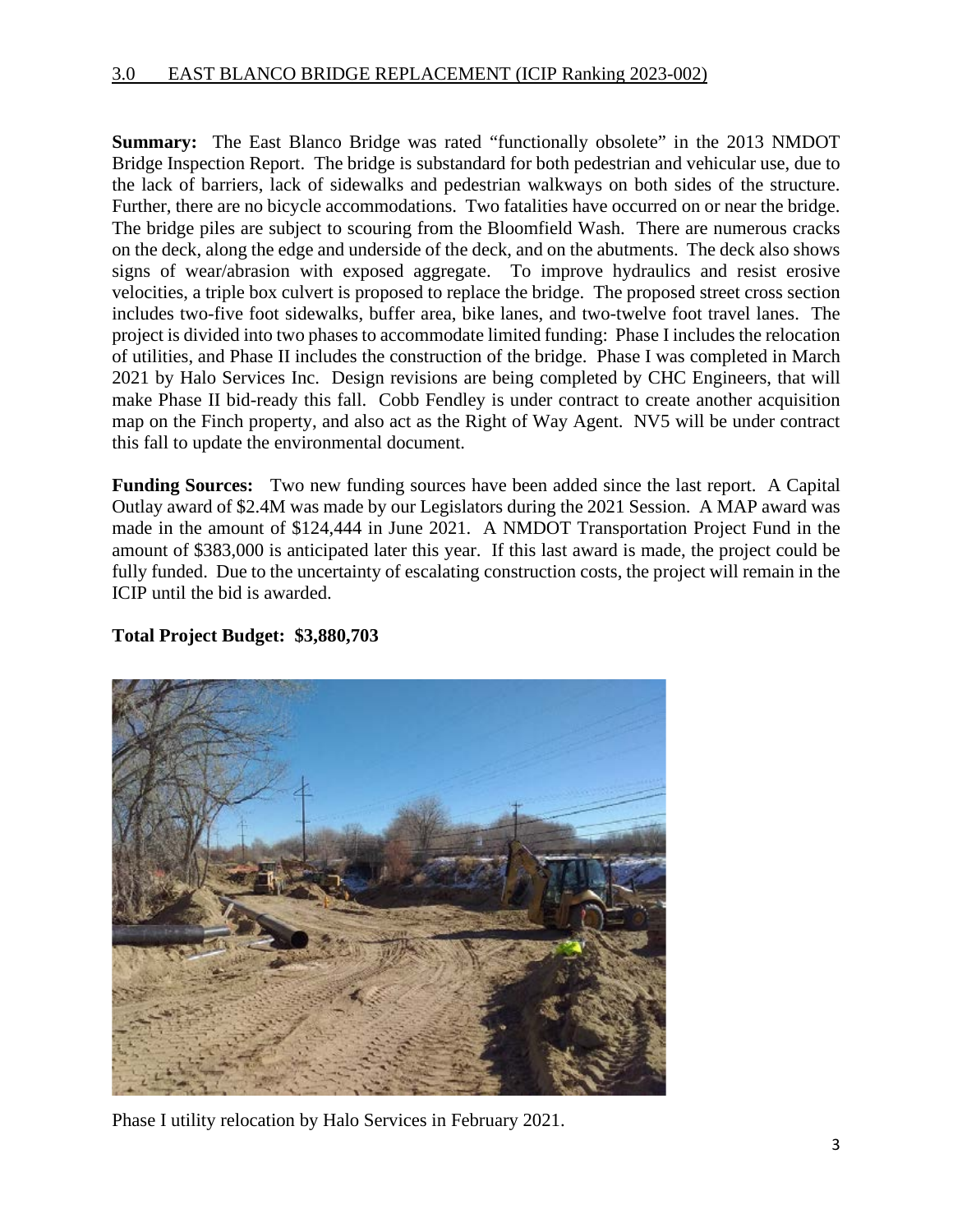**Summary:** After Council directed Staff to search for a new reservoir site, Staff identified the Scott Farms site as a potential water reservoir location. The location of the site is very advantageous. It is located adjacent to East Blanco Blvd, where raw water could flow by gravity from the City's existing reservoir via a raw water line. Water could then be pumped out to the Water Filter Plant. Further, raw water from Second Source could be pumped to the new reservoir via a force main in Palomino Dr, which would provide additional settling and storage. A storage volume of 400 ac-ft could be available at the site, which would be five times the storage available in the current reservoir (80 ac-ft). This would extend the City's storage from one month to a total of five months**.** 

Council authorized staff to conduct a geotechnical site investigation of the property, and the investigation concluded that the site would be able to accommodate a 440 ac-ft reservoir. However, recent concerns regarding subgrade stability have been raised by another geotechnical firm, who is experienced in dam design and construction. A second geotechnical investigation and preliminary design work will be needed before the project can move forward. An appraisal was completed on the property in February 2021.

**Funding Sources:** Staff responded to a Call for Drinking Water Projects in April 2020 with an application to fund the acquisition phase (\$1.5M). Utility funds were used to fund the site investigation and appraisal. Federal Infrastructure Funds, Capital Outlay Funds, Water Trust Board, and funds from the San Juan Water Commission may be pursued to fund design, acquisition, permitting, and construction.



## **Total Project Budget: \$14,500,000**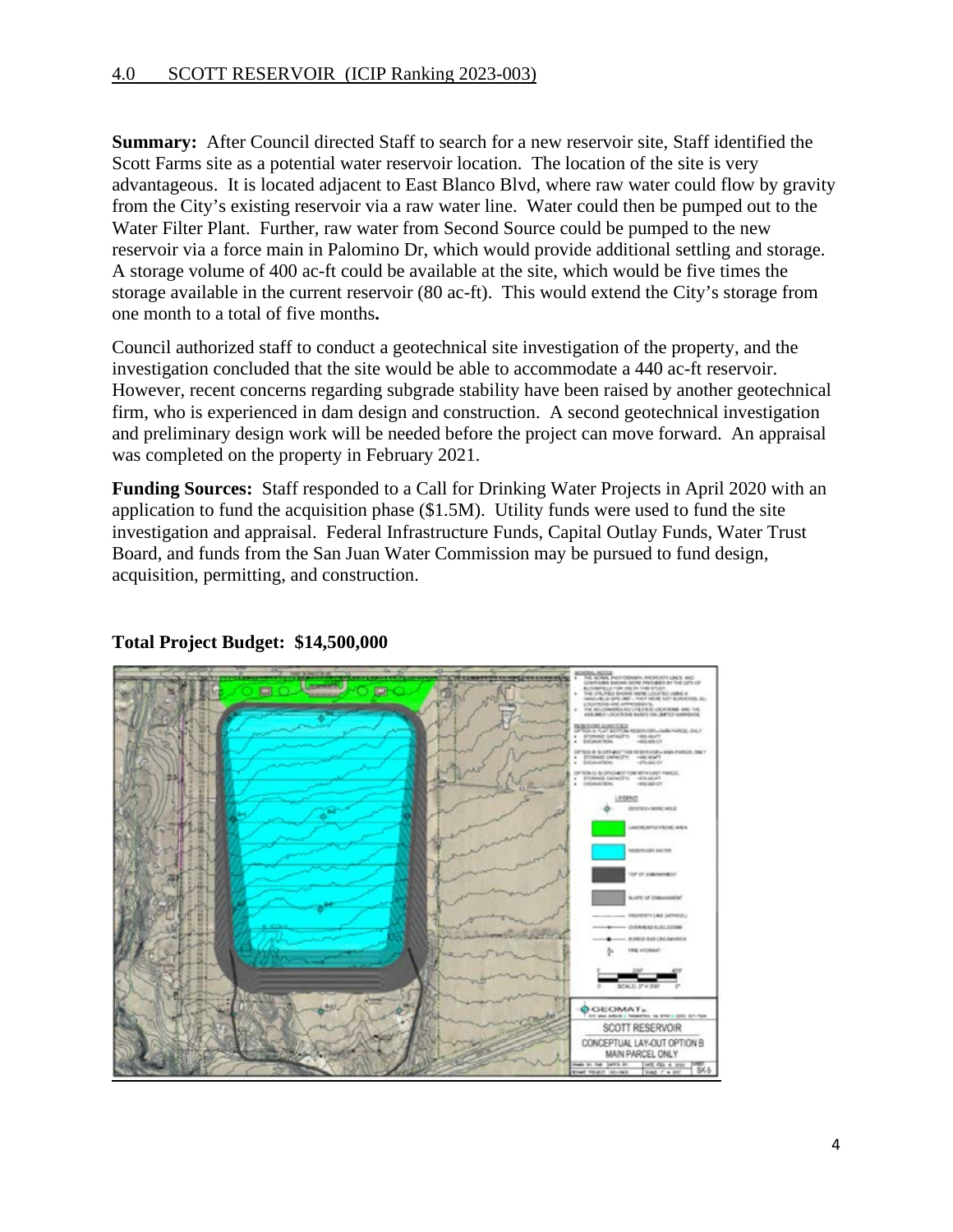**Summary:** Now that the East Blanco Bridge Replacement is fully funded, and new transportation funding is available at the state and federal levels, the City needs to start working on the next major transportation project. A plan was developed by Souder Miller & Associates in July 2005, that would have reconstructed part of Bergin Lane. However, funding was reallocated by the City to another project, and the improvements were never made. Mesa Alta Junior High and the Bloomfield Municipal Schools Administrative Offices are located here. A significant number of students walk to school along this street. There is no sidewalk connectivity from West Broadway to the school. The water and sewer lines are also in need of replacement. During rain events, the streets are flooded: a complete storm drain system is needed. The major reconstruction would include new water, sewer, and storm drains. A new pavement section would be reconstructed. New curb, sidewalks, ADA ramps, and other features would be constructed to offer a safer walk to school. Staff recommends contracting with Souder Miller to re-survey the street and prepare a preliminary plan of the improvements. The new plan would assist in securing additional funding for the final design, acquisition, and construction.

**Funding Sources:** Federal Infrastructure Funds, NMDOT funds, Capital Outlay. Staff recommends using City funds to complete the survey and preliminary plan.



**Total Project Budget: \$3,573,835** 

View looking north showing poor drainage features and no continuous sidewalk.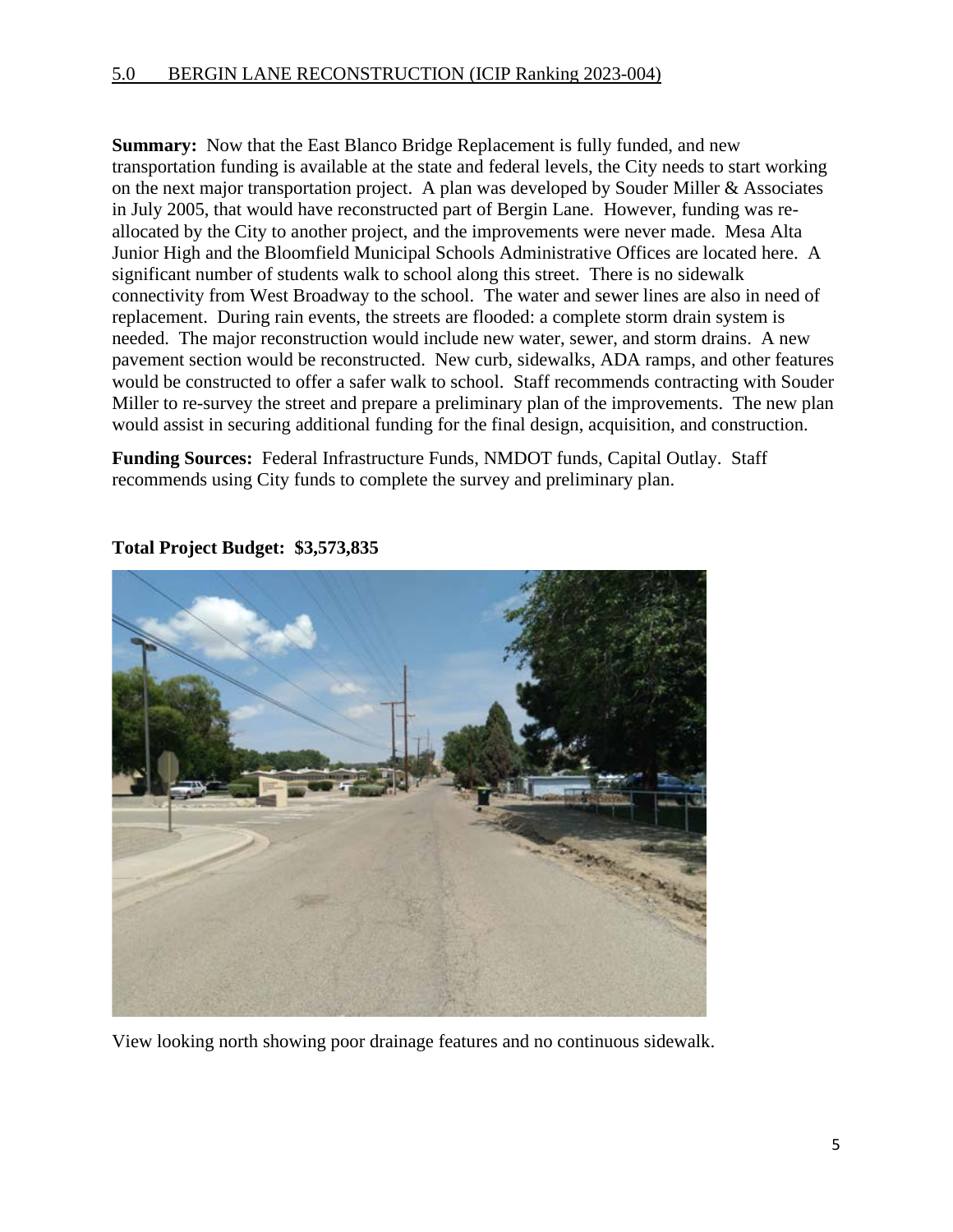#### 6.0 POLICE VEHICLE PURCHASE (ICIP Ranking 2022-005)

**Summary:** The Police Department received three new vehicles in 2020, and one used 2013 unit for an administrative vehicle. Currently, there are 24 operable units, including all spares. A total of 17 have over 100,000 miles of rough service. A police vehicle must idle most of the day, and is frequently subjected to quick acceleration. Due to the extreme use and high miles of this fleet, repairs are frequent. A vehicle replacement plan would be to purchase two new units annually (at a cost of \$80,000 each), and take two old units out of service. However, City funding is not available to fund this plan.

**Funding Sources:** Our Legislators awarded funds for the purchase of two equipped vehicles during the 2021 Legislative Session. Staff will request \$160,000 during the next Legislative Session to replace two vehicles.

#### **Total Project Budget: \$160,000**

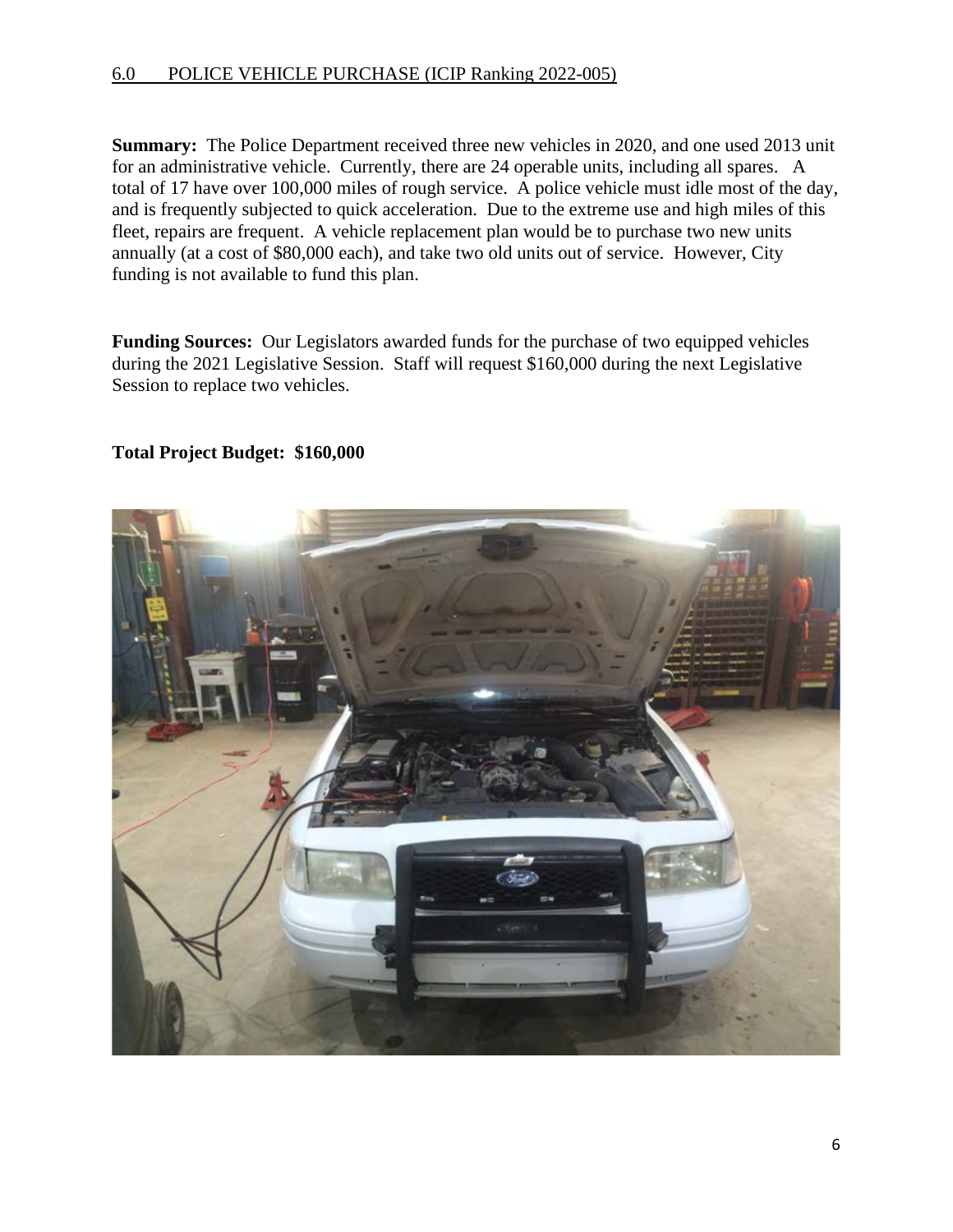**Summary:** The old Aerex Refinery on both corners of W. Blanco Blvd and 5<sup>th</sup> Street has been identified by the City as a "brownfield". The EPA defines a brownfield as a property the expansion, redevelopment, or reuse of which may be complicated by the presence or potential presence of a hazardous substance, pollutant, or contaminant. In 2006, a subsurface investigation on the east parcel showed signs of contamination from the old refinery. In 2019, the EPA funded a Phase I Environmental Site Assessment both parcels, which indicated the likely presence of soil and groundwater contamination on the west parcel. Funded by a Brownfields Coalition Grant awarded to NMED and Northwest New Mexico Council of Governments, a Phase II assessment was performed on both parcels. Passive soil gas analysis, environmental boring, and soil sample analyses were performed on the west parcel. Results are still preliminary, but petroleum contamination was found in different areas across the west parcel. A geophysical survey was also conducted, and anomalies that indicate underground tanks and piping may also be present. More subsurface investigations are planned this September. The City plans to apply for an EPA Brownfields Grant this fall. Based on the results from the Phase II assessment, the budget will be further refined. The final grant application may only cover one of the parcels, since the City must match the grant amount by 20%. Our match will likely include cash and in-house labor and services.

**Funding Sources:** Brownfields Assessment Grant funding has already been awarded and used. A Brownfields Cleanup Grant will be applied for this fall.



# **Total Project Budget: \$4,360,101**

Conceptual design by Hitchcock Design Group, from results of Community Workshop.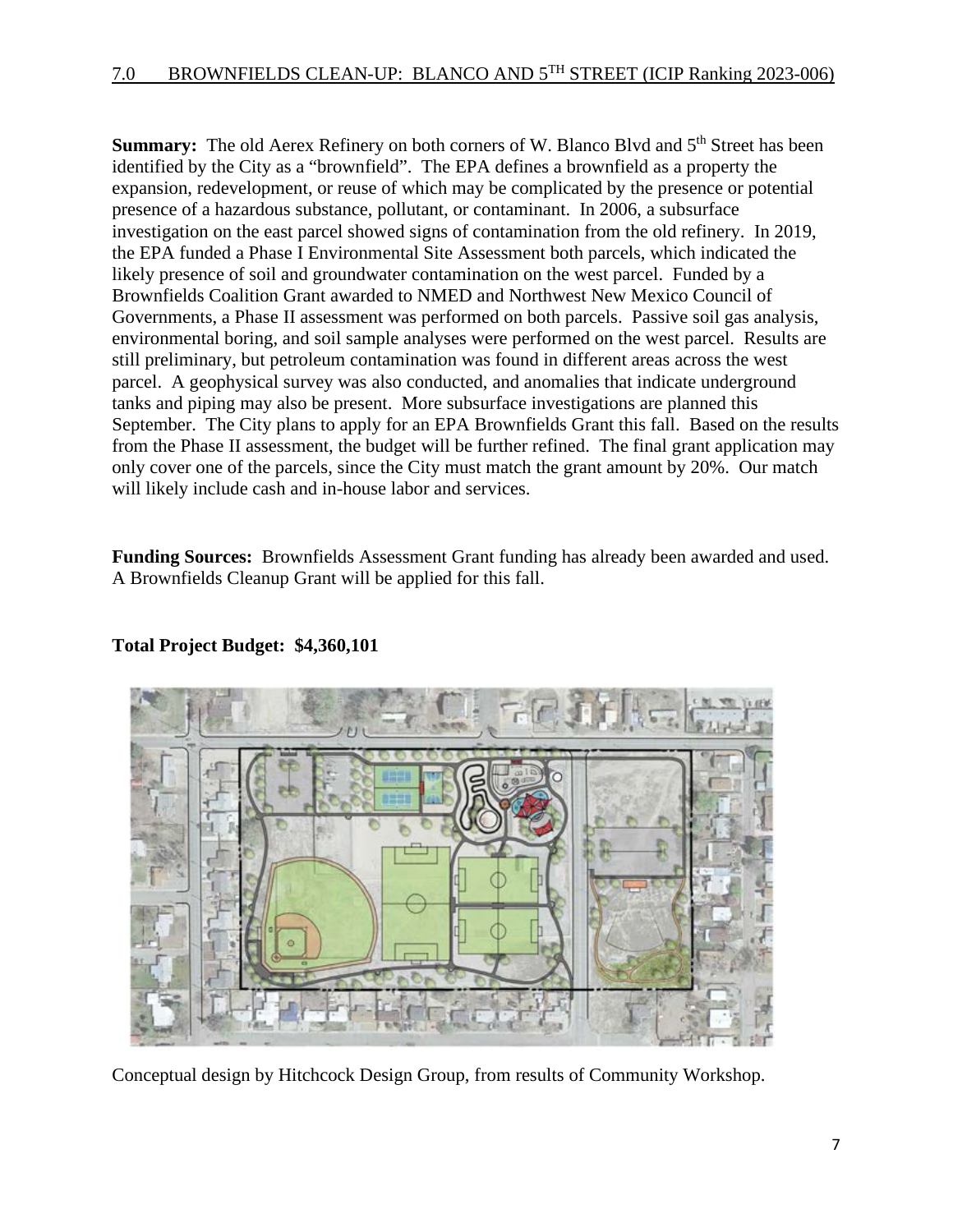**Summary:** At the direction of Council, efforts to develop an alternate primary raw water source were shifted from a Riverbed Filtration Project, to the Second Source Facility. The two major issues that prevent Second Source from operating properly are: groundwater intrusion into the basin and sediment loading. The project will enhance the operation of the Second Source facility by reducing salty groundwater intrusion and improving sediment removal and handling. Groundwater intrusion will be addressed by a cut-off wall and other improvements to divert groundwater around the basin. Sediment removal will be improved by installing a floating suction device on the pump station inlet, enlarging the basin, installing curtain walls, and installing a grit/sediment removal and dewatering device. Other improvements such as automatic actuated headgates are also planned.

Bloomfield Public Works used remaining Capital Outlay Grant Funds to perform a design-build project that automated the pump station and added water quality probes in the wet well. The pump station can now be run remotely from the Water Plant, while monitoring water quality coming in from the river. Crews also constructed a floating suction device, which greatly enhanced water quality being pumped from the pond. Two of the pumps have been re-built. The station has been in use since October 2021, and has pumped 291 million gallons.

**Funding Sources:** A Capital Outlay Grant was used to add automated controls and purchase the materials for the floating suction device. Federal Infrastructure funds may also be used for more improvements.



#### **Total Project Budget: \$2,448,076**

Floating suction device while pumping 1,170 gpm constructed by Public Works.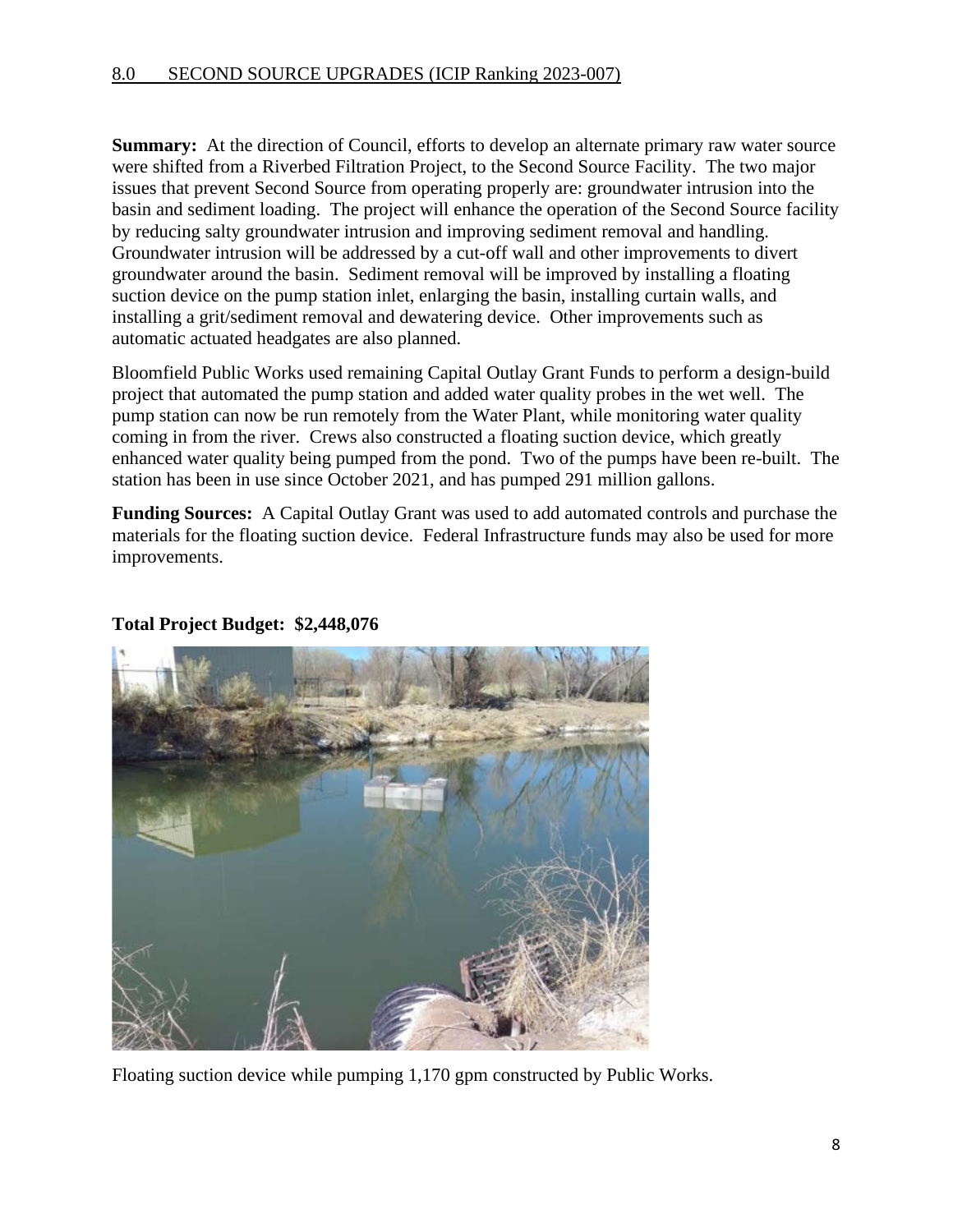#### 9.0 REPLACE LADDER TRUCK (ICIP 2023-008)

**Summary:** The Fire Department's Ladder Truck is a 1989 model, and no longer meets the current ISO requirements for a ladder truck. The ladder truck will be replaced with a new truck.

**Funding Sources:** Applied for a FEMA Assistance to Firefighter's Grant in FY20 for the replacement truck. Other possible funding sources include the State Fire Fund.

**Total Project Budget: \$1,600,000** 

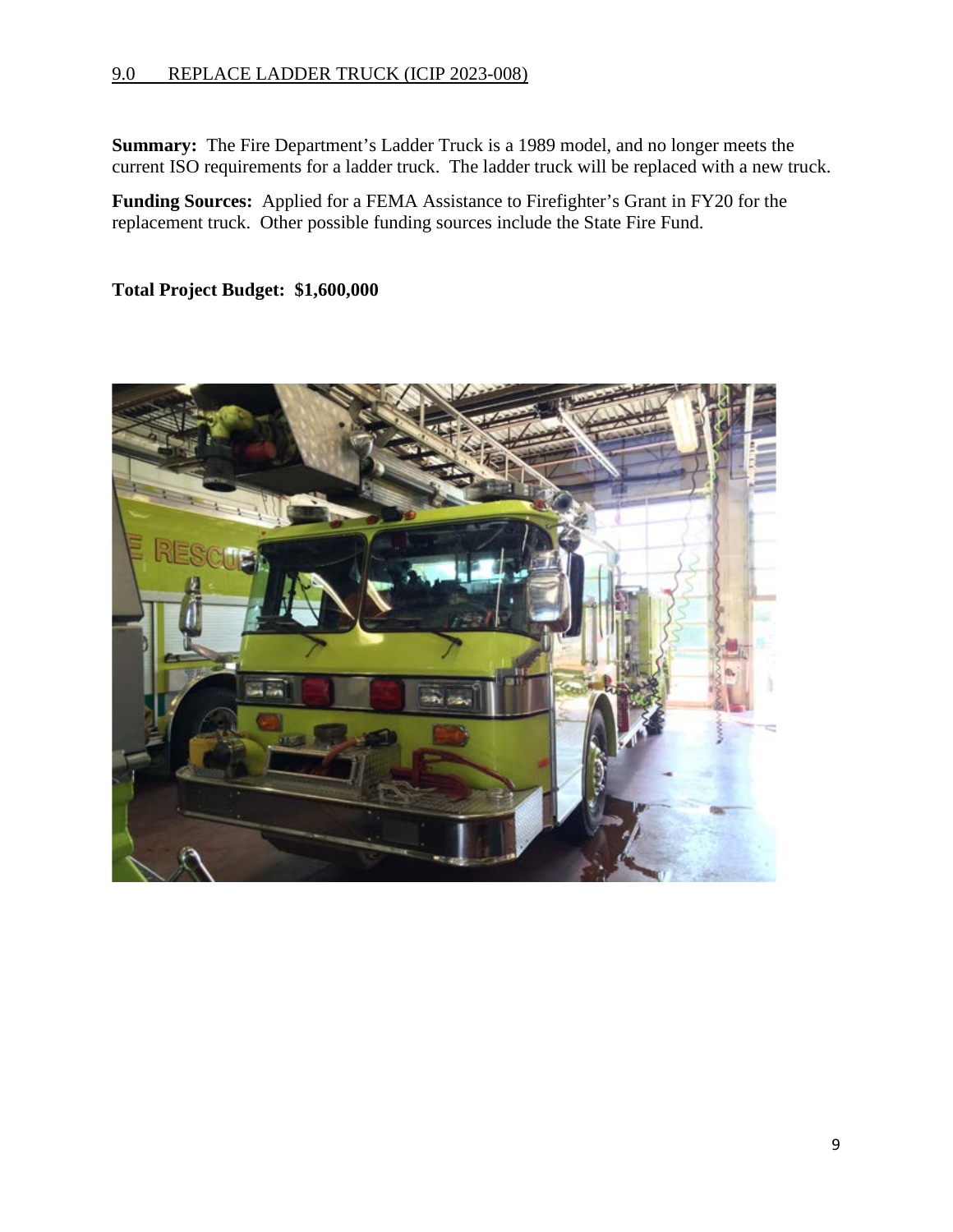#### 10.0 CHIP SEAL OR OVERLAY OF VARIOUS STREETS (ICIP 2023-009)

**Summary:** The current city-wide project using a NMDOT Local Government Road Fund (LGRF) award in the amount of \$400,896 (State: \$375,672, City: 25,224) is under way. The project will focus on another group of streets to receive chip seal or overlay every year.

**Funding Sources:** Funding sources include the City's Street Maintenance Budget and NMDOT Local Government Road Funds.



**Total Project Budget: \$120,000** 

Map of Streets in LGRF FY 19 plus East Blanco Blvd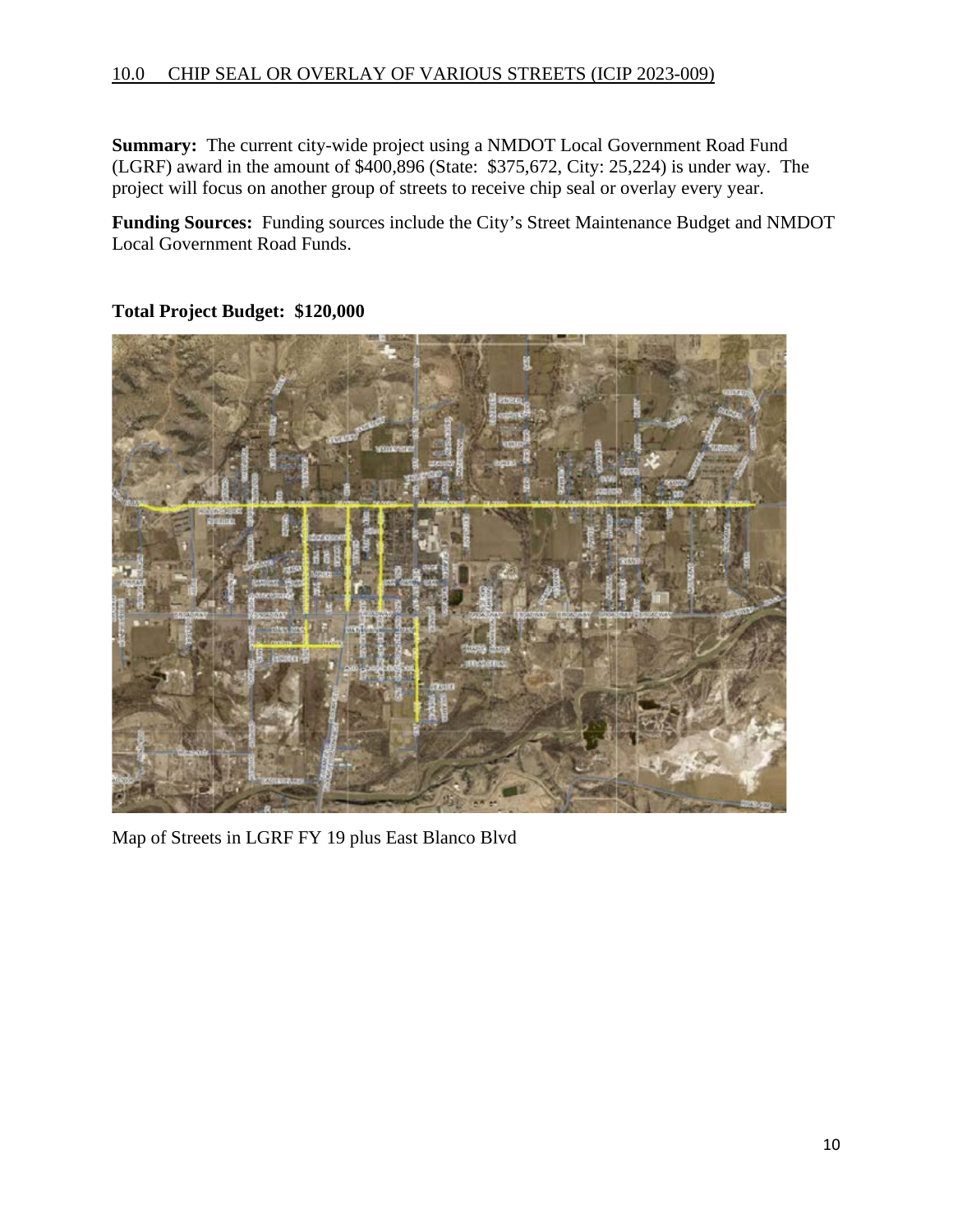# 11.0 REPLACE JET RODDER TRUCK (ICIP 2023-010)

**Summary:** The Jet Rodder truck is a Vactor 2100 mounted on a 1990 Peterbuilt chassis. The truck is used to clear blocked sewer lines and storm sewers, clean lift stations, expose buried utilities using hydro excavation, clear the raw water line from the BID ditch to the reservoir, and other various **critical** functions in Public Works. Repairs to the clutches, gearboxes, displacement pump, electrical, and hydraulic systems have been necessary. Overheating has also occurred. Parts are obsolete, and "work-arounds" are becoming necessary to keep the unit operating. Since FY18, the City spent \$38,600 in contract vacuum truck services due to the unreliability of this truck. In the last year, the City spent \$36,300 in parts and labor to keep the truck operable.

**Funding Sources:** Surplus Revenues from the Utility Fund could be set aside over the next few years to assist with the purchase of the truck. Capital Outlay may also be a source. Federal Infrastructure Funds may also be used.

## **Total Project Budget: \$420,000**

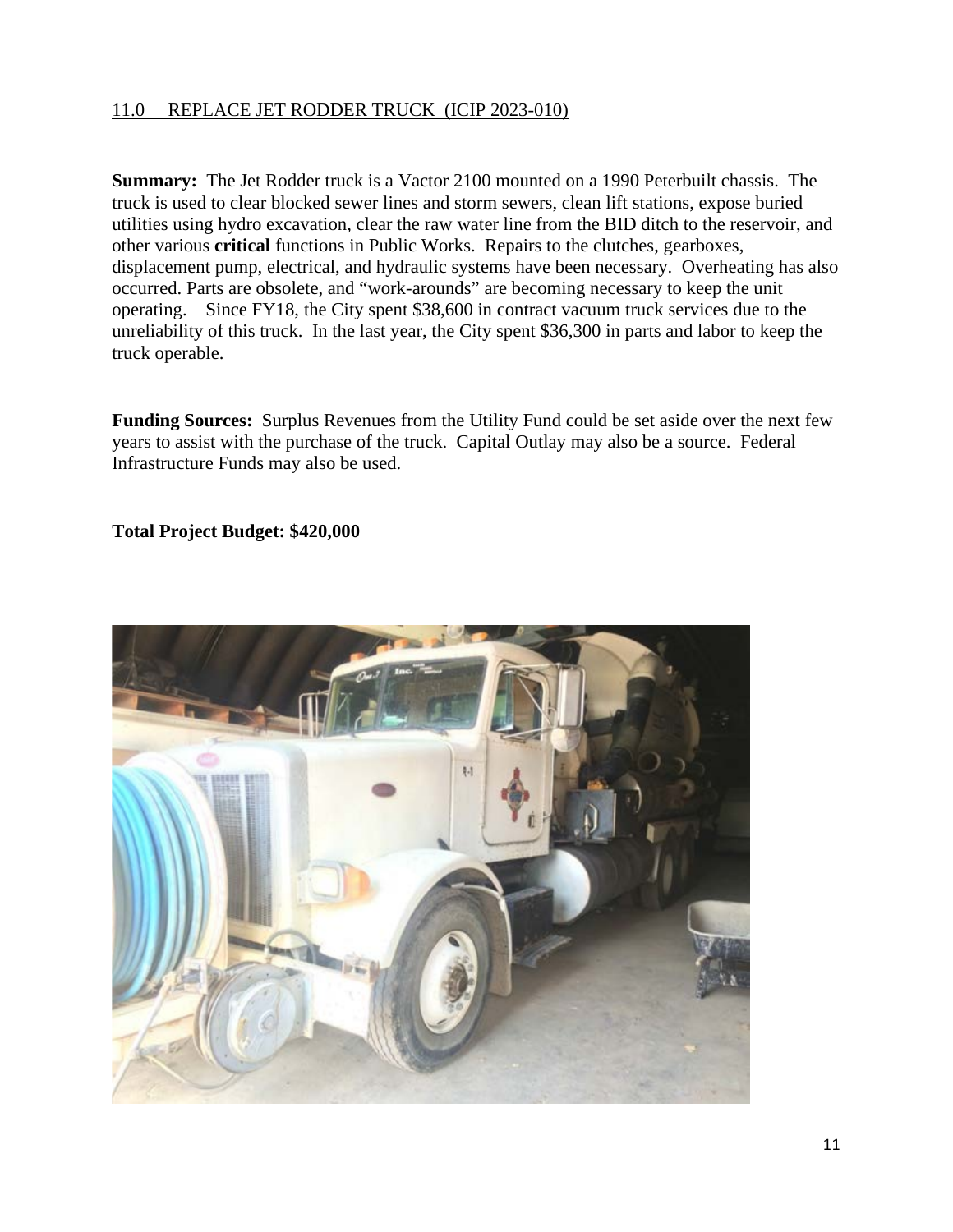# 12.0 E. BLANCO – SAIZ LANE SEWER LINE REPLACEMENT (ICIP 2023-11)

**Summary:** The sewer line in East Blanco Boulevard is clay tile pipe, and has failed several times. The sewer line in Saiz Lane is asbestos-cement pipe, and has also collapsed and necessitated significant emergency repairs. The most recent Saiz Lane repair required the replacement of 475 ft of 8" collapsed line. The total cost of the repair was \$65,000.

At the downstream end near the E. Blanco Bridge, a new sewer siphon is being constructed as part of Phase I of the bridge replacement project.

This project will be the first in a water and sewer line renewal plan that specifically targets asbestos-cement pipe.

**Funding Sources:** Surplus revenues from the Utility Fund and Capital Outlay. Federal Infrastructure Funds may also be used.

## **Total Project Budget: \$1,617,089**



Saiz Lane sewer repair asphalt patch, looking south from Shirley Street.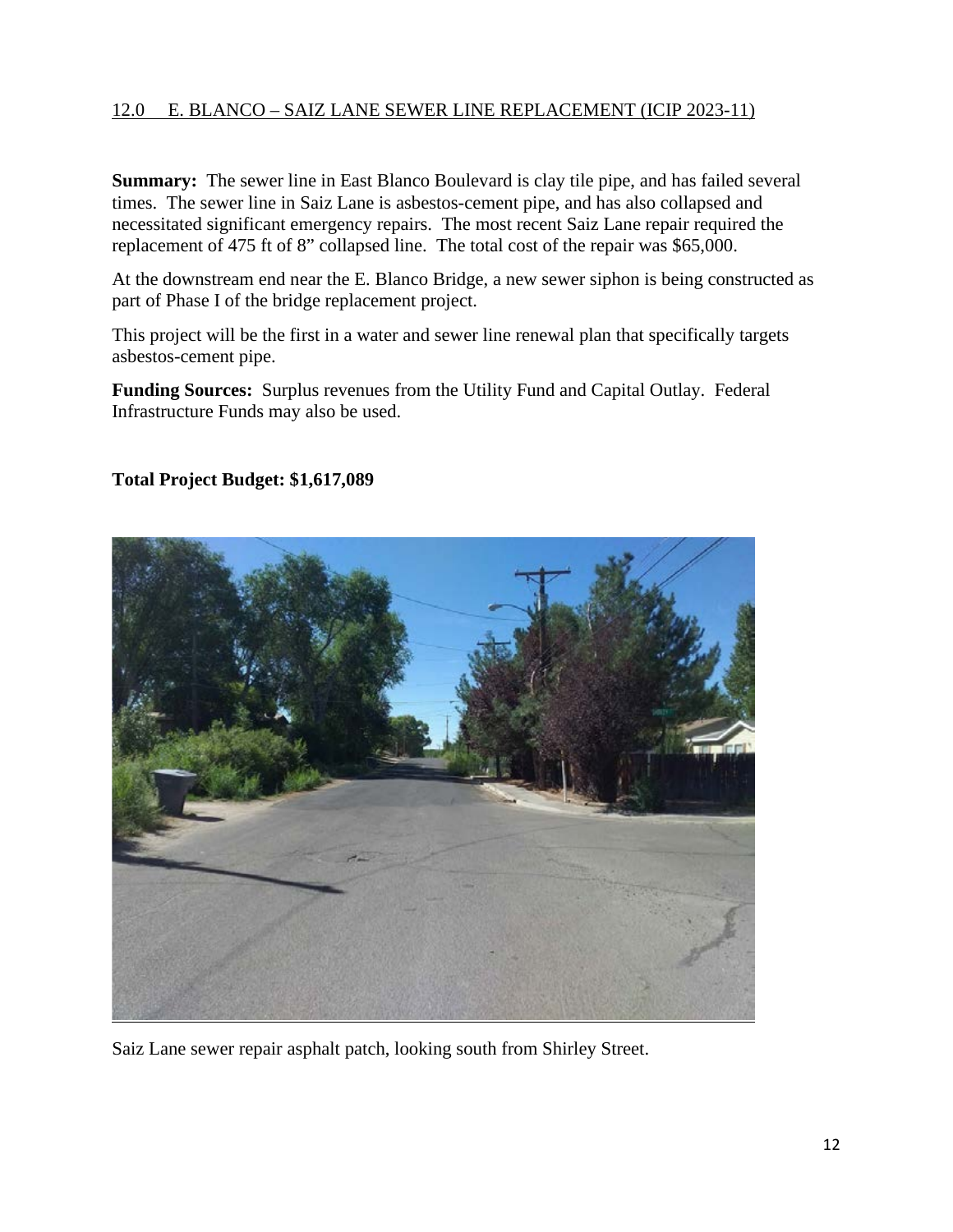**Summary:** The emergency generator at City Hall is obsolete, and the automatic transfer switch occasionally malfunctions. The Allis Chambers generator is a 1978 model, and was relocated from the water plant in 2007 after years of service. The diesel tank is a single-wall unit that no longer meets containment standards. Additionally, the city mechanic reports that there is oil blow-by from the pistons. The circuit boards are analog, and difficult to find. The generator serves certain circuits in City Hall, including a limited amount of outlets in the IT Server Room. The servers are connected to all of the other city departments, and are critical assets to the City's operation. The existing generator does not serve the A/C unit which provides cooling to the Server Room. The project would replace the generator and storage tank with a new generator set with integral double-wall diesel tank. The new generator would pick up the A/C, and possibly other circuits in City Hall.

**Funding Sources:** Grants and Capital Outlay may be a source. Federal Infrastructure Funds may also be used.



## **Total Project Budget: \$120,000**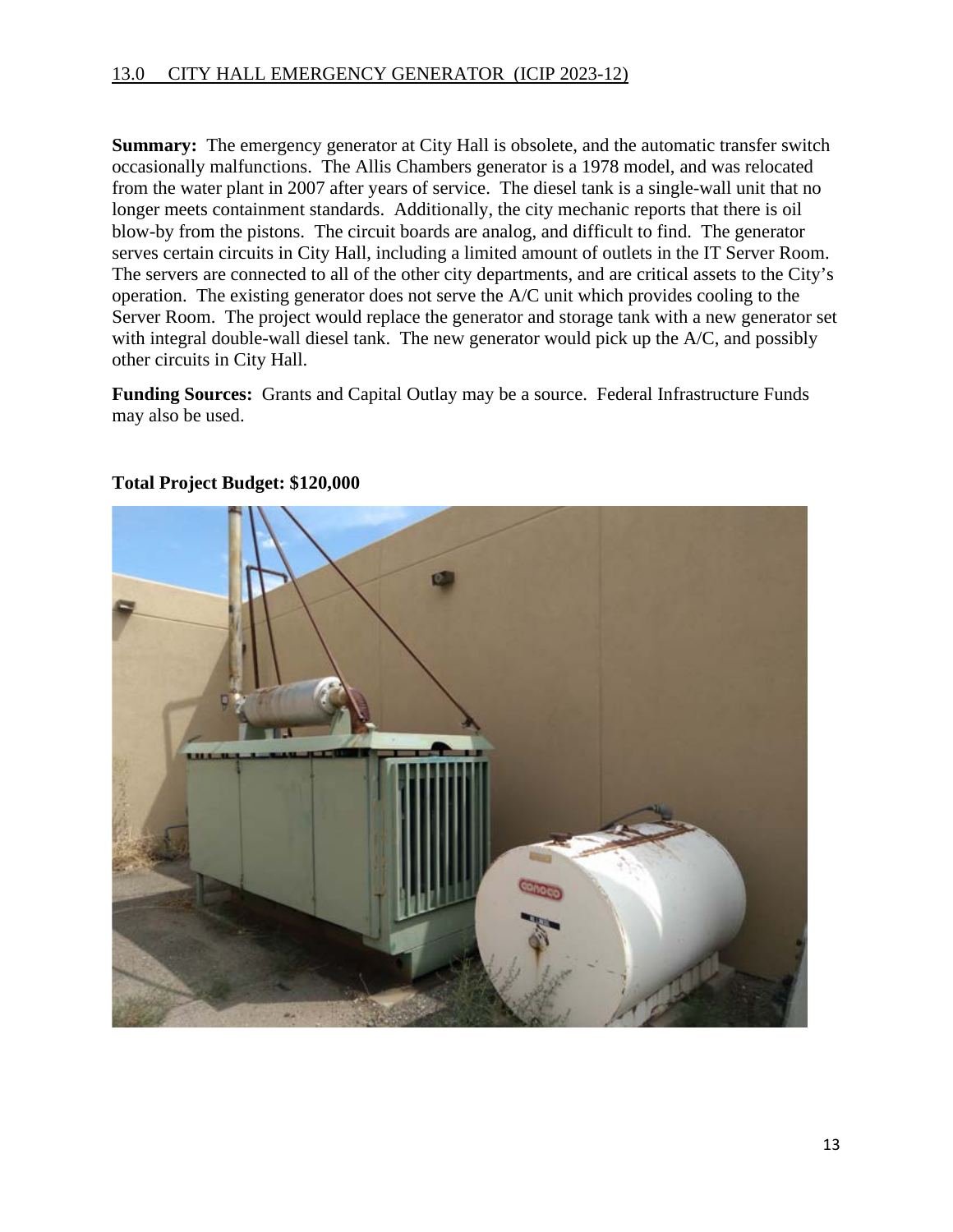### 14.0 NEW MULCHER/MASTICATOR BOOM (ICIP 2023-13)

**Summary:** The City has partnered with the Bloomfield Irrigation District to maintain certain parts of their right of way in exchange for using the maintenance road as a trail system. Further, the City needs to clear and maintain more drainage ways and also create and maintain more trails. Overgrowth in our more rural rights of way also present site distance issues. A mulcher/masticator boom attachment for the City's JD 200CLC Excavator would support these tasks.

**Funding Sources:** Grants and Capital Outlay may be a source. Federal Infrastructure Funds may also be used.

#### **Total Project Budget: \$60,000**



An example of a mulcher/masticator attachment mounted on a trackhoe.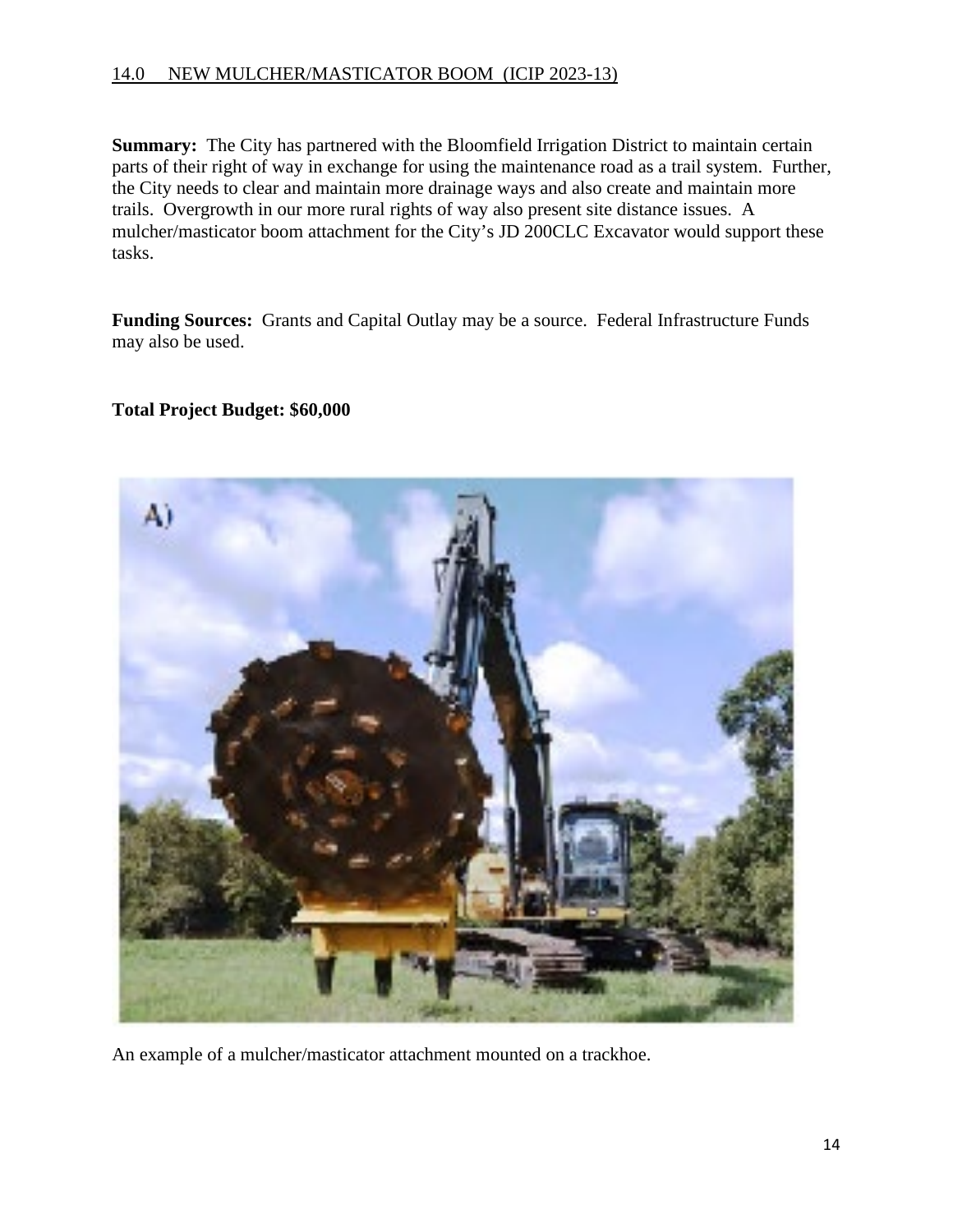**ATTACHMENT A** 

**FY 22 – 26 ICIP PROJECT SUMMARY**

**(LAST YEAR'S PLAN)**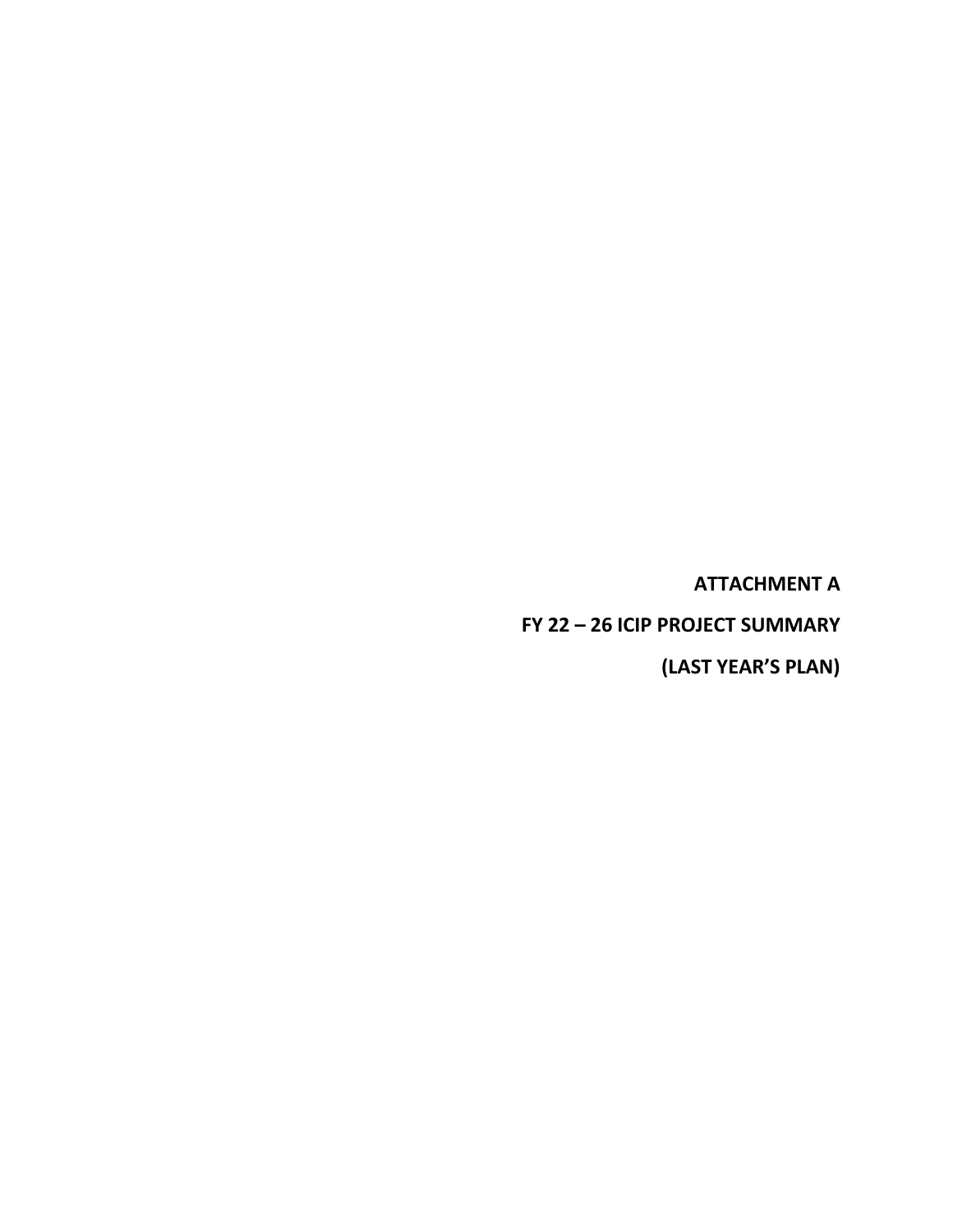# **Bloomfield**

### **Project Summary**

|       |          |                                                   |                                            | <b>Funded</b>  |                      |                   |                |                  |                | Total<br>Project      | Amount<br>Not Yet |                |
|-------|----------|---------------------------------------------------|--------------------------------------------|----------------|----------------------|-------------------|----------------|------------------|----------------|-----------------------|-------------------|----------------|
| ID    |          | <b>Year Rank Project Title</b>                    | Category                                   | to date        | 2022                 | 2023              | 2024           | 2025             | 2026           | Cost                  | <b>Funded</b>     | Phases?        |
| 36474 | 2022 001 | Second Source Upgrades                            | Water - Water Supply                       | 140,873        |                      | 198,498 2,107,908 | $\mathbf{0}$   | $\overline{0}$   | $\overline{0}$ | 2,447,279             | 2,306,406         | No             |
| 15906 | 2022 002 | <b>Wastewater Treatment Plant</b><br>Improvements | Water - Wastewater                         | 14,637,066     | 981,535              | $\mathbf{0}$      | $\overline{0}$ | $\overline{0}$   | $\overline{0}$ | 15,618,601            | 981,535           | No             |
| 21282 | 2022 003 | East Blanco Blvd. Bridge Replacement              | Transportation -<br>Highways/Roads/Bridges | 835,389        | 2,524,134            | $\mathbf{0}$      | $\Omega$       | $\overline{0}$   | $\mathbf{0}$   | 3,359,523             | 2,524,134         | No             |
| 37499 | 2022 004 | <b>Scott Reservoir</b>                            | Water - Water Supply                       | 55,076         | 2,370,000 12,033,788 |                   | $\Omega$       | $\mathbf{0}$     | $\mathbf{0}$   | 14,458,864 14,403,788 |                   | No             |
| 27905 | 2022 005 | Police Vehicle Purchase                           | Vehicles - Public Safety Vehicle           | $\overline{0}$ | 140,000              | 140,000           | 140,000        | 140,000          | 140,000        | 700,000               | 700,000           | Yes            |
| 19846 |          | 2022 006 Replace Ladder Truck (1989)              | Equipment - Public Safety<br>Equipment     | $\overline{0}$ | 1,600,000            | $\boldsymbol{0}$  | $\mathbf{0}$   | $\overline{0}$   | $\overline{0}$ | ,600,000              | 1,600,000         | No             |
| 30014 | 2022 007 | Chip Seal or Overlay of various Streets           | Transportation -<br>Highways/Roads/Bridges | 421,139        | 120,000              | $\boldsymbol{0}$  | $\Omega$       | $\mathbf{0}$     | $\mathbf{0}$   | 541,139               | 120,000           | No             |
| 37501 | 2022 008 | West Tank Rehab/Replacement                       | Water - Water Supply                       | 40,000         | 154,925              | 1.704.170         | $\Omega$       | $\overline{0}$   | $\mathbf{0}$   | 1,899,095             | 1.859.095         | No             |
| 34815 | 2022 009 | Replace Jet Rodder Truck                          | Water - Wastewater                         | $\mathbf{0}$   | 420,000              | $\mathbf{0}$      | $\overline{0}$ | $\overline{0}$   | $\overline{0}$ | 420,000               | 420,000           | No             |
| 37508 |          | 2022 010 Backhoe Replacement                      | Other - Utilities (publicly owned)         | $\mathbf{0}$   | 116,000              | $\mathbf{0}$      | $\overline{0}$ | $\overline{0}$   | $\mathbf{0}$   | 116,000               | 116,000           | No             |
| 37509 | 2022 011 | Water Plant Filter Controls                       | Water - Water Supply                       | $\mathbf{0}$   | 120,000              | $\mathbf{0}$      | $\Omega$       | $\Omega$         | $\overline{0}$ | 120,000               | 120,000           | No             |
| 37510 |          | 2022 012 Mulcher/Masticator Boom                  | Other - Utilities (publicly owned)         | $\mathbf{0}$   | 60,000               | $\mathbf{0}$      | $\overline{0}$ | $\overline{0}$   | $\overline{0}$ | 60,000                | 60,000            | N <sub>o</sub> |
| 37665 | 2022 013 | East Blanco - Saiz Lane Sewer<br>Replacement      | Water - Wastewater                         | 30,000         | 284,221              | 1,301,106         | $\mathbf{0}$   | $\boldsymbol{0}$ | $\overline{0}$ | 1,615,327             | 1,585,327         | No             |

**Number of projects:**<sup>13</sup>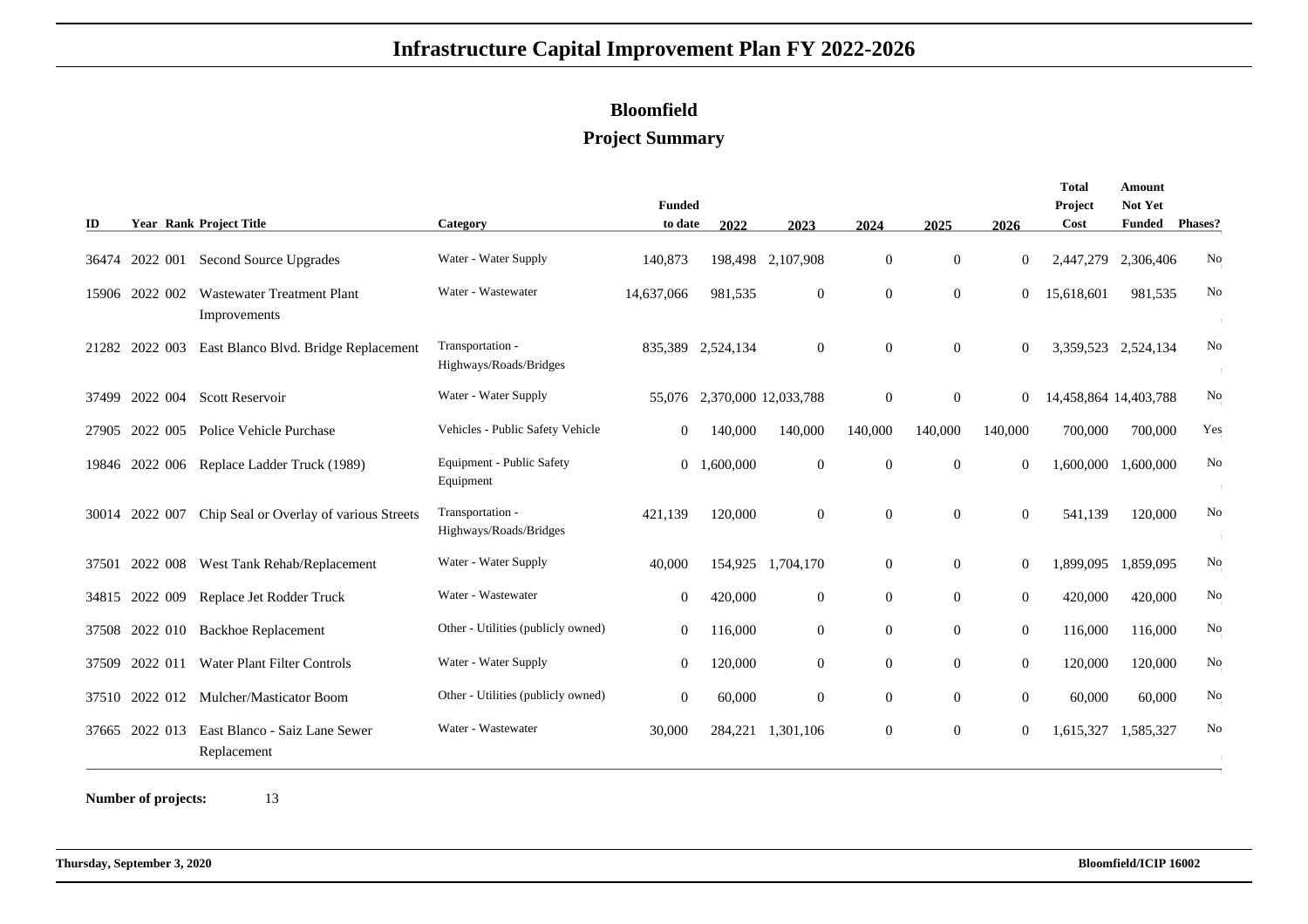| <b>Infrastructure Capital Improvement Plan FY 2022-2026</b> |                        |                |            |         |         |         |                            |                              |  |
|-------------------------------------------------------------|------------------------|----------------|------------|---------|---------|---------|----------------------------|------------------------------|--|
|                                                             | <b>Funded to date:</b> | <b>Year 1:</b> | Year 2:    | Year 3: | Year 4: | Year 5: | <b>Total Project Cost:</b> | <b>Total Not Yet Funded:</b> |  |
| <b>Grand Totals</b>                                         | 16.159.543             | 9.089.313      | 17.286.972 | 140,000 | 140,000 | 140,000 | 42,955,832                 | 26,796,288                   |  |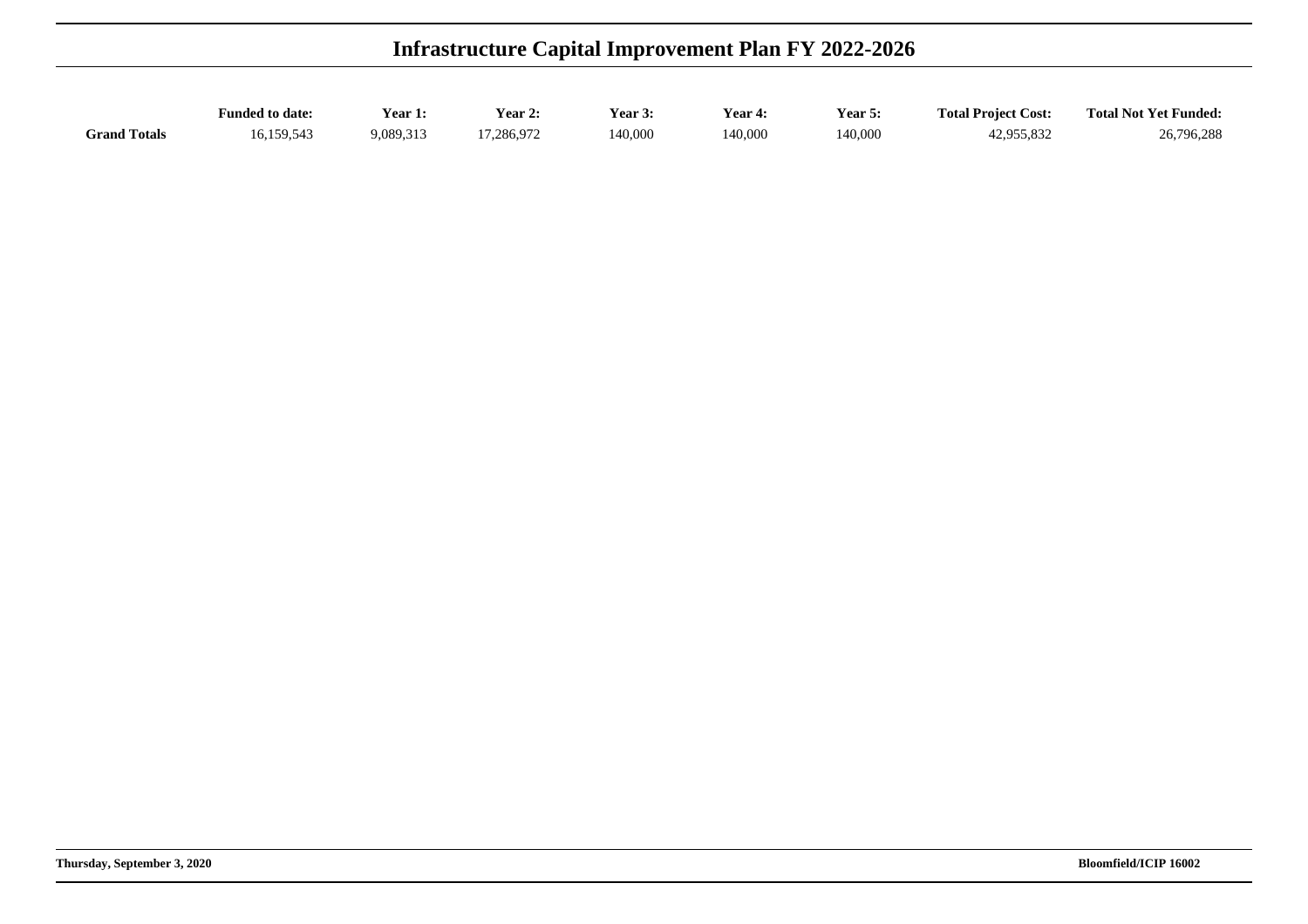**ATTACHMENT B** 

**FY 23 – 27 ICIP PROJECT SUMMARY**

**(THIS YEAR'S PLAN)**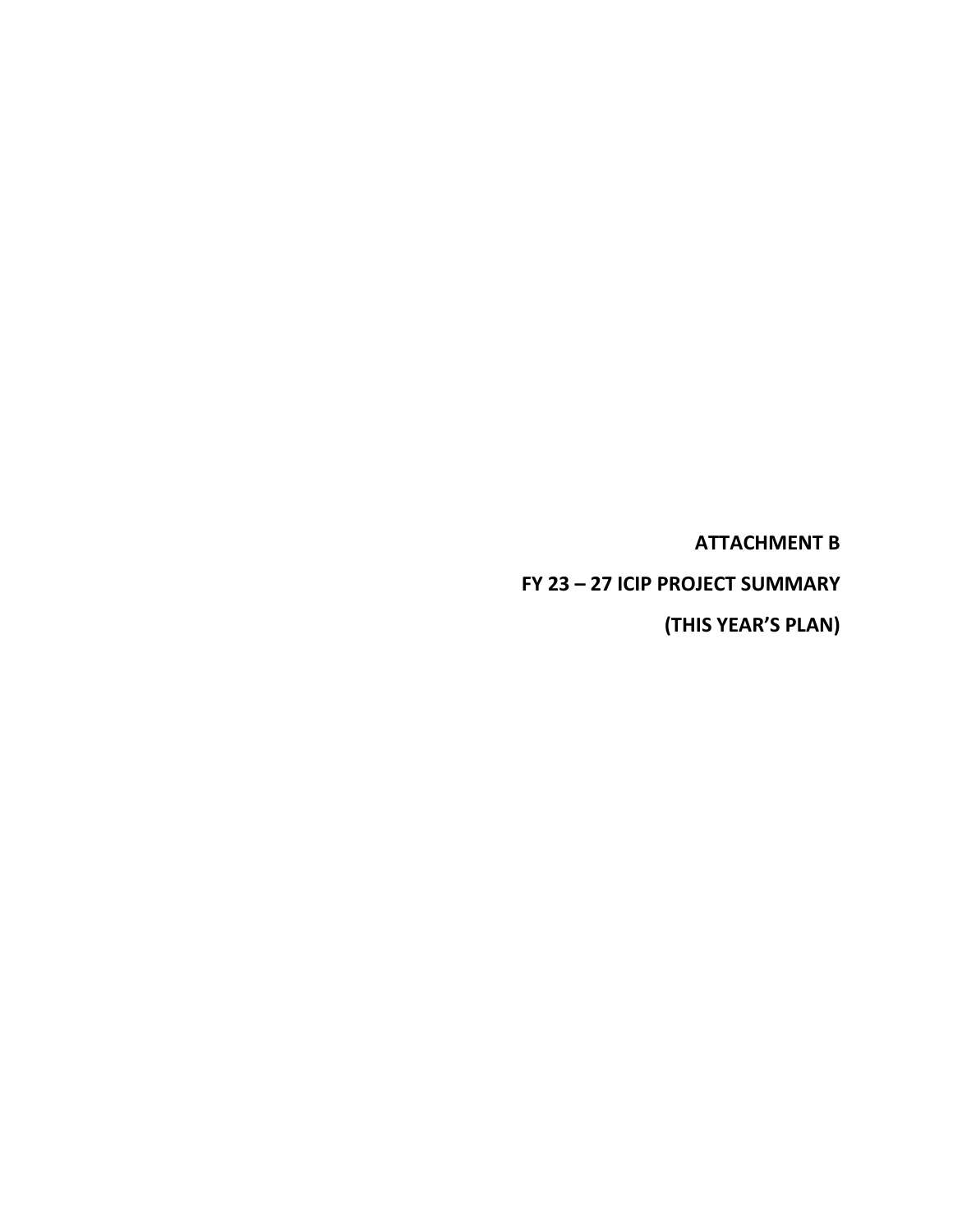# **Bloomfield**

### **Project Summary**

| ID    |                | <b>Year Rank Project Title</b>                        | Category                                   | <b>Funded</b><br>to date | 2023      | 2024                 | 2025           | 2026             | 2027             | Total<br>Project<br>Cost | Amount<br>Not Yet<br><b>Funded</b> | Phases?        |
|-------|----------------|-------------------------------------------------------|--------------------------------------------|--------------------------|-----------|----------------------|----------------|------------------|------------------|--------------------------|------------------------------------|----------------|
| 37501 |                | 2023 001 West Tank Replacement                        | Water - Water Supply                       | 40,000                   |           | 170,614 1,876,752    | $\overline{0}$ | $\overline{0}$   | $\overline{0}$   | 2,087,366 2,047,366      |                                    | No             |
| 21282 | 2023 002       | East Blanco Blvd. Bridge Replacement                  | Transportation -<br>Highways/Roads/Bridges | 3,880,703                | $\Omega$  | $\boldsymbol{0}$     | $\overline{0}$ | $\overline{0}$   | $\overline{0}$   | 3,880,703                |                                    | No<br>$\Omega$ |
| 37499 | 2023 003       | <b>Scott Reservoir</b>                                | Water - Water Supply                       | 55,076                   |           | 2,370,000 12,033,788 | $\overline{0}$ | $\overline{0}$   | $\bf{0}$         | 14,458,864 14,403,788    |                                    | No             |
| 38569 | 2023 004       | Bergin Lane Reconstruction                            | Transportation -<br>Highways/Roads/Bridges | $\mathbf{0}$             | 123,713   | 3,450,122            | $\mathbf{0}$   | $\boldsymbol{0}$ | $\boldsymbol{0}$ | 3,573,835 3,573,835      |                                    | No             |
| 27905 | 2023 005       | Police Vehicle Purchase                               | Vehicles - Public Safety Vehicle           | $\mathbf{0}$             | 160,000   | 160,000              | 160,000        | 160,000          | 160,000          | 800,000                  | 800,000                            | Yes            |
| 38570 | 2023 006       | Brownfields Clean-up: Blanco and 5th<br><b>Street</b> | Facilities - Other                         | 5,085                    |           | 169,686 4,185,330    | $\mathbf{0}$   | $\overline{0}$   | $\mathbf{0}$     | 4,360,101                | 4,355,016                          | No             |
| 36474 | 2023 007       | Second Source Upgrades                                | Water - Water Supply                       | 138,263                  |           | 198,579 2,111,234    | $\overline{0}$ | $\mathbf{0}$     | $\overline{0}$   | 2,448,076 2,309,813      |                                    | No             |
|       | 19846 2023 008 | Replace Ladder Truck (1989)                           | Equipment - Public Safety<br>Equipment     | $\overline{0}$           | 1,600,000 | $\mathbf{0}$         | $\Omega$       | $\Omega$         | $\mathbf{0}$     | 1,600,000                | 1,600,000                          | No             |
|       | 30014 2023 009 | Chip Seal or Overlay of various Streets               | Transportation -<br>Highways/Roads/Bridges | 421,139                  | 120,000   | $\boldsymbol{0}$     | $\mathbf{0}$   | $\overline{0}$   | $\mathbf{0}$     | 541,139                  | 120,000                            | No             |
| 34815 | 2023 010       | Replace Jet Rodder Truck                              | Water - Wastewater                         | $\overline{0}$           | 420,000   | $\boldsymbol{0}$     | $\overline{0}$ | $\overline{0}$   | $\mathbf{0}$     | 420,000                  | 420,000                            | No             |
| 37665 | 2023 011       | East Blanco - Saiz Lane Sewer<br>Replacement          | Water - Wastewater                         | 30,000                   | 284,515   | 1,302,574            | $\mathbf{0}$   | $\boldsymbol{0}$ | $\overline{0}$   | 1,617,089                | 1,587,089                          | No             |
|       | 38646 2023 012 | City Hall Emergency Generator                         | Facilities - Administrative Facilities     | 10,000                   | 110,000   | $\mathbf{0}$         | $\mathbf{0}$   | $\overline{0}$   | $\overline{0}$   | 120,000                  | 110,000                            | No             |
| 37510 | 2023 013       | Mulcher/Masticator Boom                               | Other - Utilities (publicly owned)         | $\mathbf{0}$             | 60,000    | $\mathbf{0}$         | $\overline{0}$ | $\overline{0}$   | $\overline{0}$   | 60,000                   | 60,000                             | $\rm No$       |